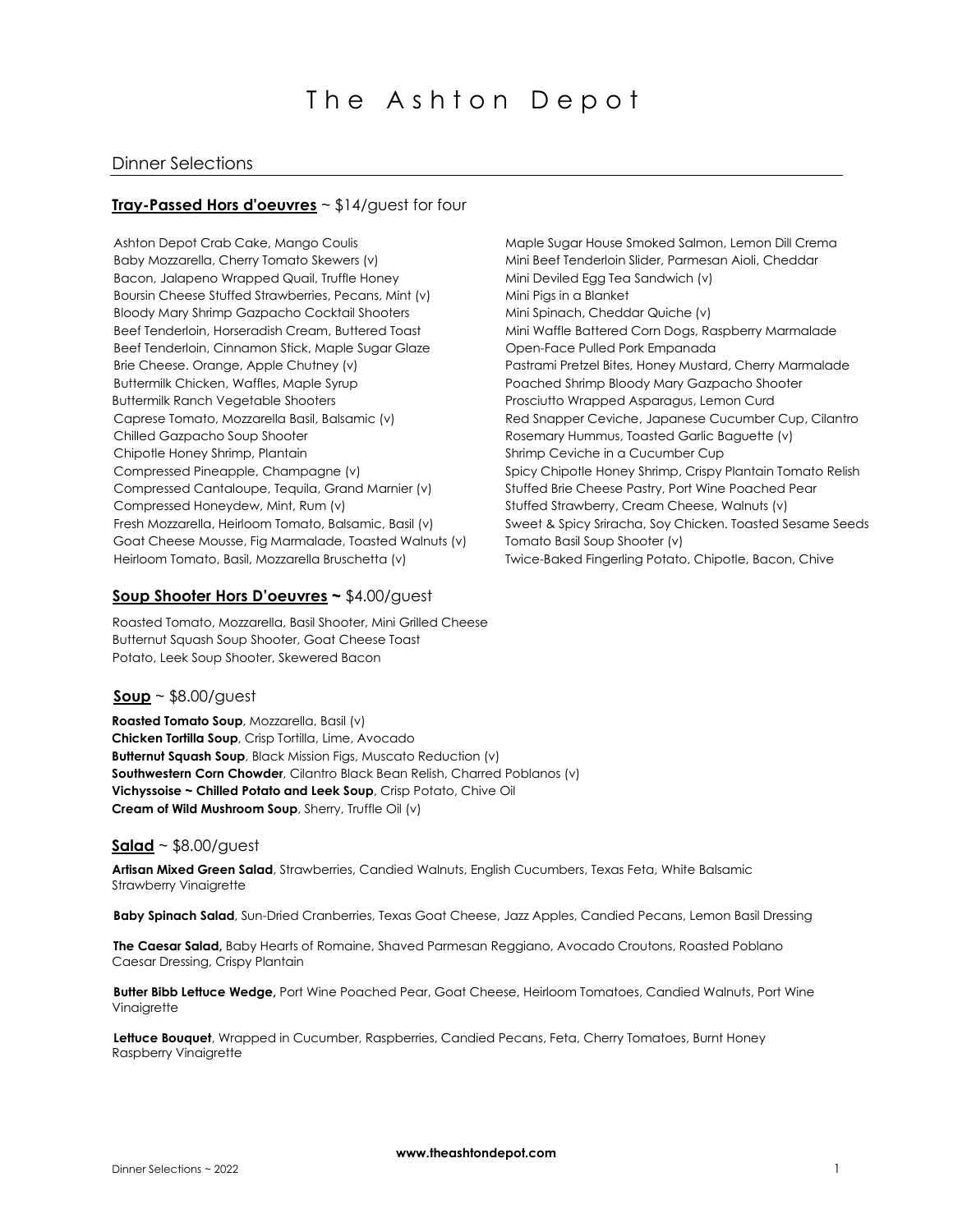# The Ashton Depot

# Dinner Selections

# **Single Entrée ~ Plated or Buffet Service**

**Crispy Heirloom Kumato Tomato and Mozzarella (v)** Grilled Asparagus, Crimini Mushroom, Broccolini Risotto ~ **\$20.00**

## **Lemon Thyme Crusted Chicken Breast**

Roasted Garlic Parmesan Whipped Potatoes, Buttered Broccoli, Oven Dried Tomato, Fennel Cream Sauce ~ **\$26.00**

#### **Chicken Florentine Roulade**

Herb Whipped Potatoes, Grilled Butternut Squash, Zucchini, Eggplant, Lemon Verbena Cream Sauce ~ **\$28.00**

## **Chicken Cordon Blue**

Buttered Broccolini, Parmesan Whipped Potatoes, Brie Cheese Alfredo ~ **\$28.00**

## **Griddled Chicken Picatta**

Broccolini, Angel Hair Pasta, Squash and Zucchini Noodles, Lemon Caper Butter ~ **\$28.00**

#### **24-Hour Braised Boneless Beef Short Ribs**

Smoked Cheddar Cheese Grits, Grilled Asparagus, Oven Dried Tomato, Sweet Potato Crisps, Cabernet Demi ~ **\$26.00**

#### **Mustard Crusted Pork Tenderloin**

Tomato Risotto, Glazed Baby Carrots and Broccolini, Whole Grain Mustard Cream ~ **\$28.00**

#### **Herb Crusted Scottish Salmon Filet**

Butternut Squash Risotto, Grilled Asparagus, Chardonnay Butter Sauce ~ **\$28.00**

#### **Pan Seared Snapper**

Creamy Lemon Risotto, Steamed Asparagus, Arugula Pesto, Tomato Fondue ~ **Market Price**

#### **Grilled Beef Tenderloin**

Truffle-Onion Crumble Asparagus, Parmesan Whipped Potatoes, Tarragon Beurre Rouge ~ **Market Price**

#### **Blackened Halibut**

Jambalaya Rice, Green Onion Beignets, Creole Mustard Sauce, Bacon Wrapped Haricot Verts ~ **Market Price**

# **Duo Entrée ~ Plated or Buffet Service**

#### **24-Hour Braised Boneless Beef Short Ribs and Lemon Thyme Crusted Chicken Breast**

Butternut Squash Risotto, Grilled Asparagus, Oven Dried Tomato, Cabernet Demi, Fennel Cream Sauce ~ **\$32.00**

#### **Herb Crusted Scottish Salmon Filet and 24-Hour Braised Boneless Beef Short Ribs**

Smoked Cheddar Cheese Grits, Grilled Asparagus, Smoked Tomato Butter ~ **\$34.00**

**Chicken Florentine Roulade and Rainbow Trout** Buttered Broccoli, Artichoke Risotto, Crawfish Caper Lemon Butter Sauce ~ **\$34.00**

**Pan Seared Chicken Breast and Grilled Ribeye** 

White Cheddar and Truffle Macaroni and Cheese, Buttered Brussels Sprouts, Mushroom Demi Sauce ~ **\$37.00**

#### **Grilled Beef Tenderloin and Firecracker Jumbo Shrimp**

Roasted Poblano and Corn Grits, Ensalada de Nopalitos, Queso Fresco, Salsa Verde, Cilantro ~ **Market Price**

## **Beef Tenderloin and Seared Diver Scallops**

King Trumpet Mushroom, Jumbo Asparagus, Lobster Mac N Cheese Croquet, Becker Vineyards Zinfandel Reduction, White Cheddar Crema, Baby Mache ~ **Market Price**

# **Red Onion Crusted Rack of Lamb and**

**Grilled Atlantic Salmon** Cordon Bleu Potato Hash, Buttered Asparagus, Whole Grain Mustard Cream ~ **Market Price**

**Herb Crusted Sea Bass and Grilled Beef Tenderloin** Truffle-Onion Crumble, Asparagus, Applewood Smoked Bacon Potato Confit, Tomato Butter Sauce ~ **Market Price**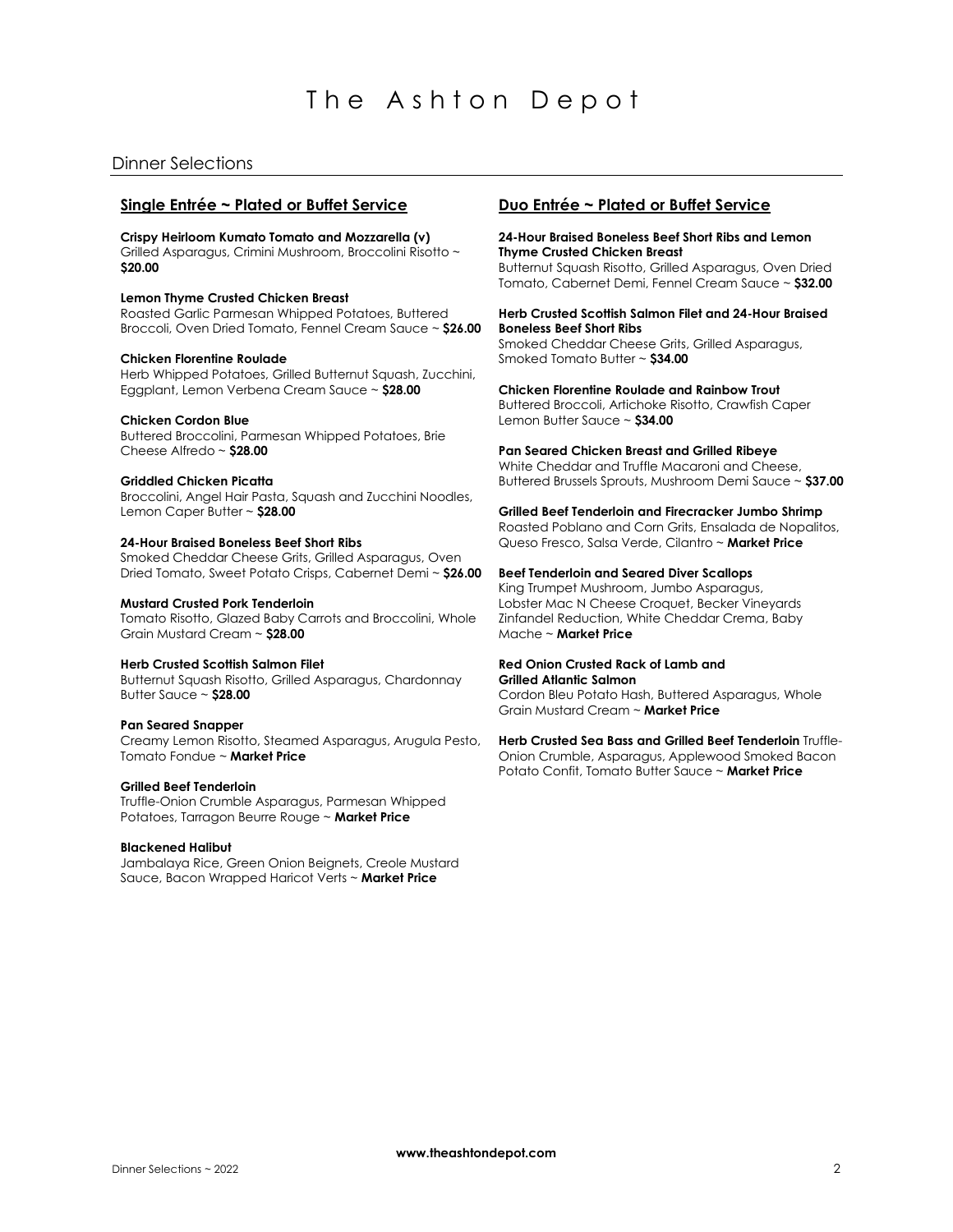# The Ashton Depot

# Dinner Selections

# **Food Stations Service**

#### **Baked Brie Display** ~ **\$12 per guest**

Mini Baked Brie Cheese Wheels with Raspberry and Apricot Jams, with Assorted Seedless Grapes, Berries, Toasted Baguettes, Grilled Focaccia

## **Breads and Spreads** ~ **\$12 per guest**

Warm Artichoke and Spinach Dip, Gruyere Fondue, Warm Creole Crab Dip, Roasted Red Pepper Cream Cheese Dip, Hummus, Crackers, Tortilla Chips, Baguettes, Grilled Ciabatta, Focaccia

## **Mini Salad Station (Select Two)** ~ **\$12 per guest**

Artisan Mixed Green, Strawberries, Candied Walnuts, Cucumbers, Feta, White Balsamic Strawberry Vinaigrette

The Caesar Salad, Baby Hearts of Romaine, Shaved Parmesan Reggiano, Avocado Croutons, Roasted Poblano Caesar Dressing, Crispy Plantain Chip

Butter Bibb Lettuce Wedge, Port Wine Poached Pear, Gorgonzola, Heirloom Tomatoes, Candied Walnuts, Port Wine Vinaiarette

### **Flatbread Pizzas (select 2)** ~ **\$12 per guest**

Basil, Pesto, Mozzarella (v) Sausage, Mushrooms, Bell Peppers, Onions Mozzarella, Pepperoni, Marinara

## **Euro Market Display** ~ **\$14 per guest**

Prosciutto Wrapped Grilled Asparagus, Tomato and Mozzarella Skewers, Capicola with Port Salute Cheese, Genoa Salami with Creamy Danish Blue Cheese, Marinated Artichoke and Hearts of Palm with Blue Cheese Stuffed Olives and Kalamata

## **Avocado Bar (Select Two)** ~ **\$14 per guest**

Grilled Asparagus, Roasted Peppers, Goat Cheese and Blood Orange Vinaigrette Smoked Chicken Breast, Pecans, Arugula, and Peppers Red Snapper Ceviche, Queso Fresco, and Cilantro

## **Baked and Whipped Potato Bar** ~ **\$12 per guest**

Roasted Tomato and Reggiano Potatoes Whipped Yukon Gold Potatoes Salt Crusted Butterball Potato "Bakers" Grated Aged Colby Cheddar and Fontina Cheeses, Black Pepper Maple Cured Bacon, Avocado, Pico de Gallo, Crème Fraiche, Garlic Chives, Whipped Butter

# **Macaroni and Cheese Bar (Select Two)** ~ **\$12 per guest**

Truffle Macaroni and Cheese Lobster Macaroni and Cheese Parmesan Crusted Macaroni and Cheese Jalapeno Macaroni and Cheese Smoked Gouda Macaroni and Cheese Classic Macaroni and Cheese

#### **Marinated Grilled Vegetable Display** ~ **\$12 per guest**

Zucchini, Squash, Eggplant, Carrots, Asparagus, Red Bell Peppers, Mushrooms and Seasonal Selections

## **Mini Composed Entrée (Select One) ~ \$14 per guest**

#### **24-Hour Braised Boneless Beef Short Ribs**

Smoked Cheddar Cheese Grits, Grilled Asparagus, Cabernet Demi

# **Chicken Florentine Roulade**

Parmesan Whipped Potatoes Haricot Verts, Lemon Verbena Cream Sauce

## **Herb Crusted Scottish Salmon Filet**

Butternut Squash Risotto, Roasted Carrots, Chardonnay Butter Sauce

#### **Slider Station (Select Two)** ~ **\$12 per guest**

Crab Cake Slider, Sriracha Aioli on Sweet Milk Bread

California Chicken Slider with Swiss, Avocado, Bacon & Sprouts on Sesame Brioche

Shiner Bock Braised Beef Short Rib Slider with Camembert Cheese & Caramelized Onions on Smoked Cheddar Bread

Crusted Scottish Salmon Filet with Sriracha Aioli, Sprouts and Black Sesame Toasted Brioche

Basil Pesto with Mozzarella, Heirloom Tomato and Sprouts on Parmesan Crusted Brioche

#### **Tater Tot Station ~ \$10 per guest**

Fries and Tots with Sauces - Garlic Aioli, Ranch, Cheddar Cheese with Pulled Short Ribs and Siracha Ketchup

## **Street Tacos** ~ **\$14 per guest**

Grilled Steak and Green Chili Tacos "Al Carbon" Chipotle and Shiner Marinated Chicken Tacos Toppings: Pasilla & Cascabel Chile "Salsa Roja", Queso Asadero, Queso Fresco, Monterey Jack, Sour Cream, Pickled Red Onions, Shaved Romaine Lettuce

#### **Fajita Station** ~ **\$14 per guest**

Chipotle and Shiner Bock Marinated Beef and Chicken Tomatillo and Fire Roasted Tomato Salsas Cilantro, Lime, Cheddar Corn and Flower Tortillas

#### **Carved Action Stations**

**Tortilla Crusted Salmon Filet ~ \$14.00 per guest** Buttered Broccolini, Tequila Orange Butter

**Oven Roasted Mustard Crusted Pork Loin ~ \$14.00 per guest** Apple Slaw, Creole Mustard Cream

**Roasted Breast of Turkey ~ \$14.00 per guest** Corn Biscuit, Jalapeno Cranberry Relish, Chorizo Gravy

**Oven Roasted Prime Rib ~ Market Price** Honey Wheat Rolls, Horseradish Cream, Dijon Mustard Mayonnaise, Sauce Bourguignonne

**Roasted Tenderloin of Beef ~ Market Price**

Honey Wheat Rolls, Horseradish Cream, Dijon Mustard Mayonnaise, Cabernet Sauce